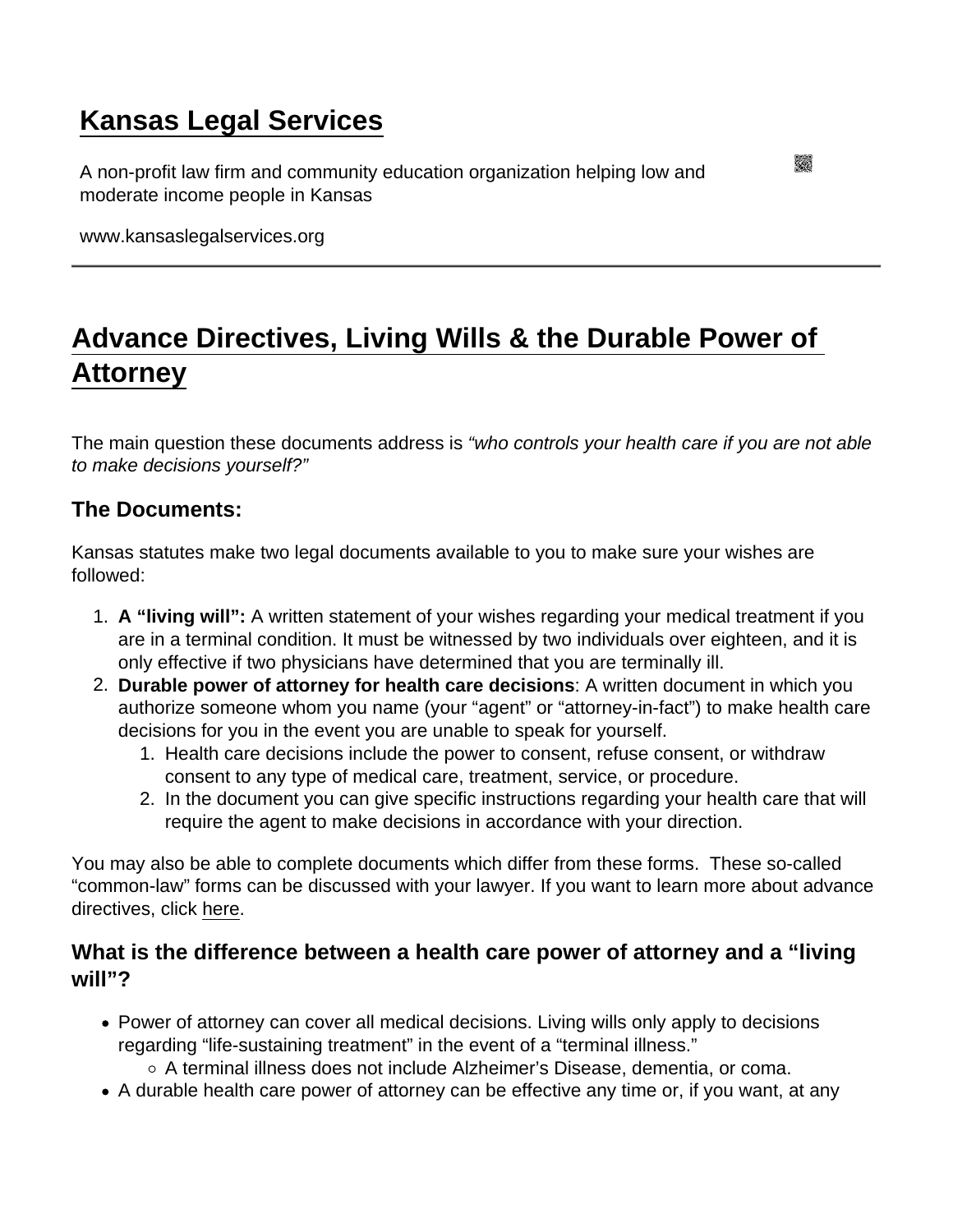time you are unable to make or communicate a decision. The agent you appoint can make any decision you direct, including decisions about health care beyond those covered by your living will.

- $\circ$  For example, the agent under a durable power of attorney can make decisions about care if you are in a persistent vegetative state, but are not terminally ill.
- Power of attorney appoints an agent to act on your behalf. That person can weigh the pros and cons of treatment decisions in accordance with your directions.
	- $\circ$  Unless you limit the powers, the agent can hire physicians and other health care providers, decide where you will receive treatment, and make decisions about the full range of medical decisions from routine care to decisions about life-sustaining treatment.

## **Do I lose control by appointing an agent?**

## Limiting power:

- You can write your living will and your durable power of attorney to include specific limits about anything you want to have done or want to avoid having done.
- You can express your wishes about whatever you care most about.

#### Ending it:

- You can end your health care power of attorney at any time by telling your agent and health care provider.
- You can end the power of attorney verbally, but it is best to do so in writing and to destroy the original document.

## **Why do I need a living will or health care power of attorney?**

Simple Answer: Without these documents, your wishes may not be followed.

In some situations, a guardian may be limited in making some decisions, especially those regarding life-sustaining treatment when you are in a vegetative state but not terminally ill.

Also, a guardian chosen by the court may have no idea what your wishes are and may disagree with those that do know your wishes.

The existence of the document can relieve some of the stress or conflict that otherwise might arise if family or friends have to decide on their own what you would want done when you cannot speak for yourself.

## **Do I need both the living will and the durable power of attorney?**

It is recommended you have both documents.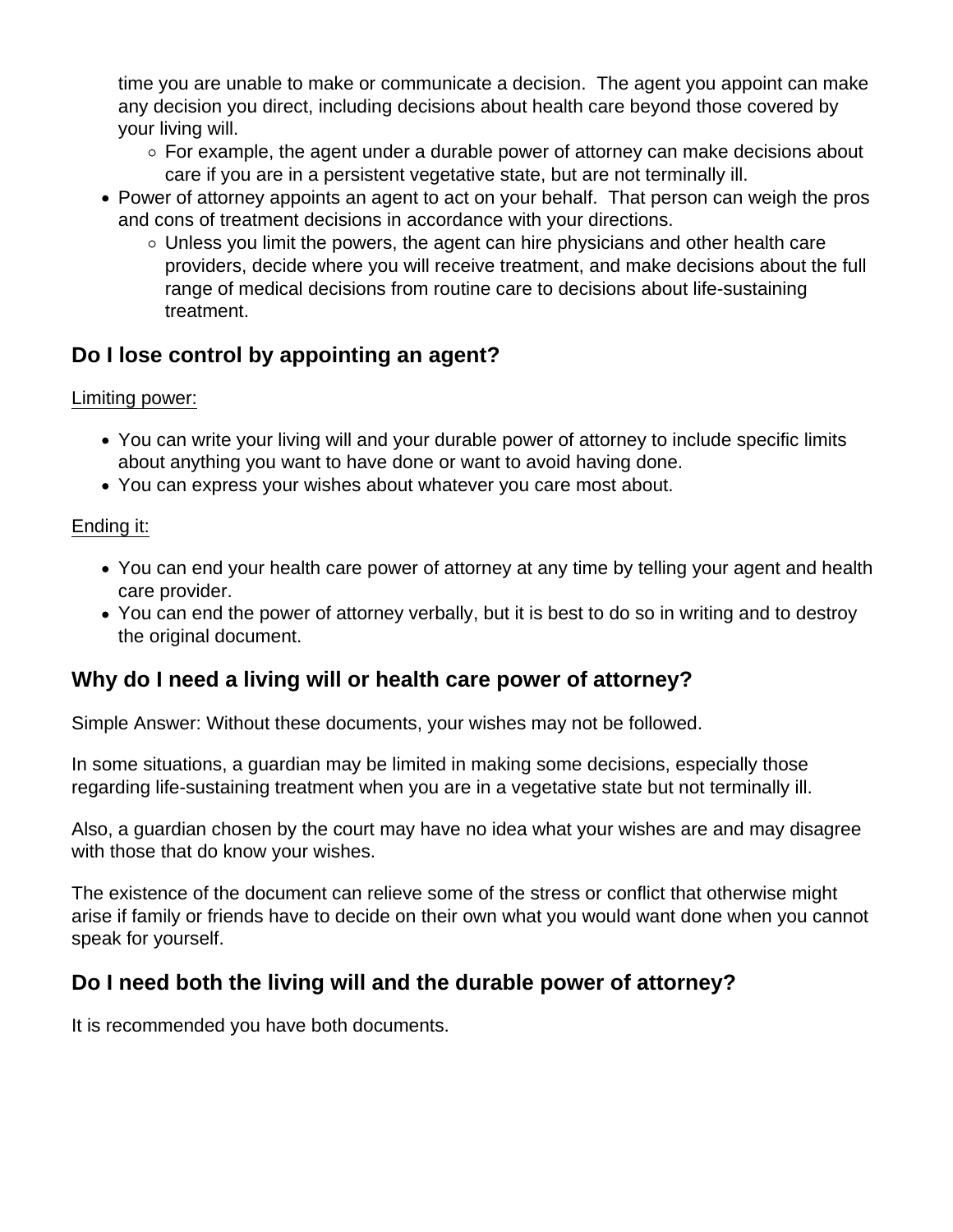The living will provides clear evidence of your wishes concerning medical care and treatment and will help ensure that the agent and physicians carry out your wishes.

The durable power of attorney for health care gives your agent the authority to take action on your behalf and to carry out your directions for health care, without the delays of court proceedings.

How do I make a living will or a durable power of attorney for health care?

The legislature has adopted forms for both the living will and the durable power of attorney.

• Those forms are included below.

In addition, a lawyer can draft a document which specifically incorporates your wishes and may be more detailed.

Take time to consider all the possibilities and seek competent advice so the documents you develop meet your special needs.

Once I have the documents what do I do?

Even as you draft the documents you should talk about your values and wishes with your physician(s), anyone you will appoint as an agent or alternate agent, and those who are close to you.

You should give a copy of the documents to all of your physicians, your agent under the durable power of attorney, and your family or friends.

If you retain the originals, tell someone where the papers can be found.

Place the original in a secure place which someone can access without court intervention.

\*\*Remember, a Living Will and Durable Power of Attorney for Health Care Decisions provide you a way to maintain control of your health care.

## What is a Do Not Resuscitate form and do I need one?

This form may be signed prior to a hospitalization to make clear your wishes in certain health care situations. A copy should be provided to the hospital, at admission. You may also wish to provide one to your primary doctor. Click [here.](https://www.kansaslegalservices.org/sites/kansaslegalservices.org/files/Do Not Resuscitate request (DNR)_0.doc)

## Forms?

For the Kansas Living Will form, with 2 witnesses (no notary) click [here.](https://www.kansaslegalservices.org/sites/kansaslegalservices.org/files/LIVING WILL Declaration_1.pdf)

For the Kansas Living Will form with a notary, click [here](https://www.kansaslegalservices.org/sites/kansaslegalservices.org/files/Living Will form w_notary fillable.pdf).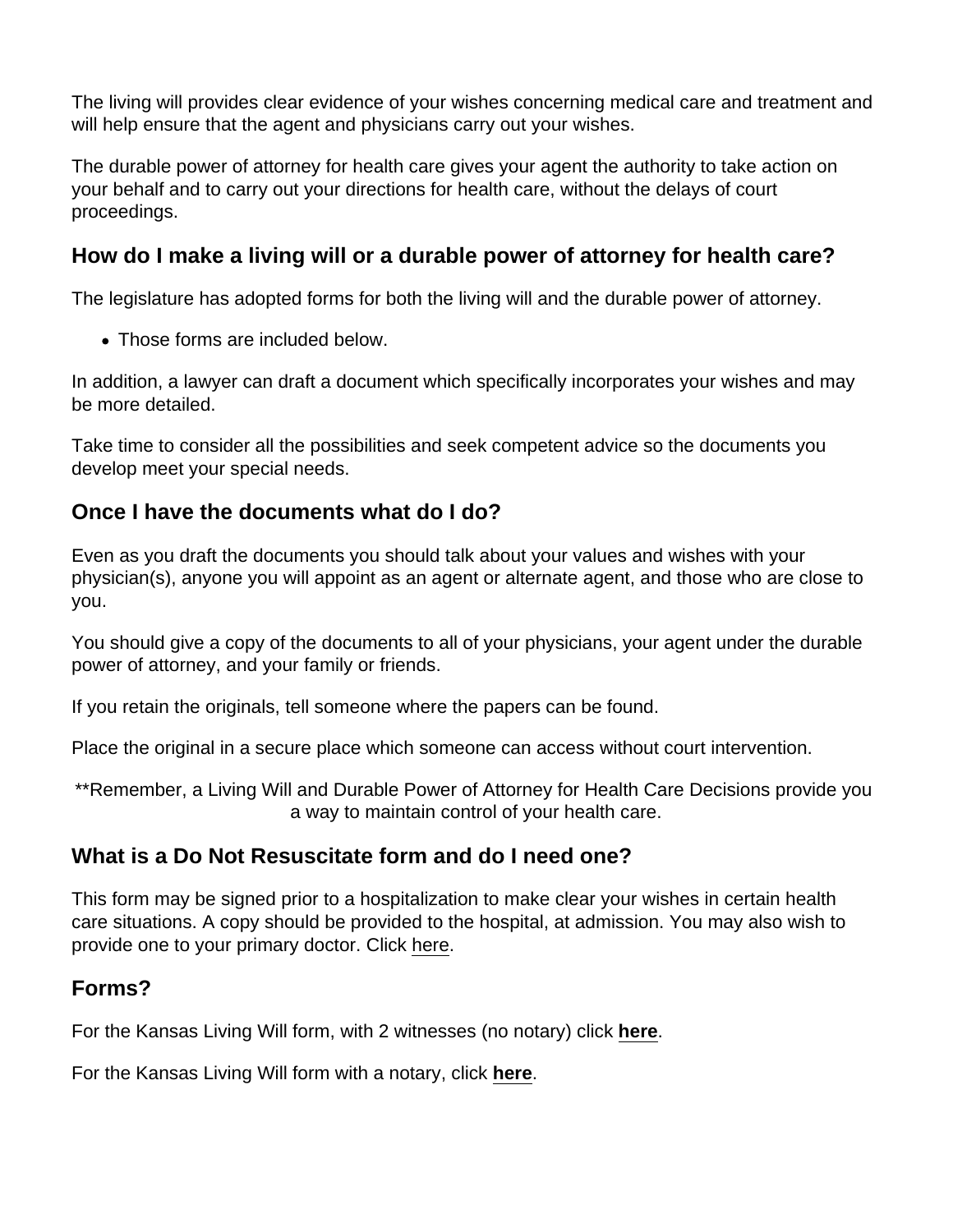You can complete and print these forms. They should be given to your primary health care provider. Share copies with your family.

The KBA has also provided 2 forms:

1. A Living Will Declaration [\(LIVING WILL Declaration.pdf](http://www.kansaslegalservices.org/sites/kansaslegalservices.org/files/LIVING WILL Declaration_1.pdf) ), and,

2. Durable Power of Attorney for health care decisions general statement of authority granted ( [DURABLE POWER OF ATTORNEY FOR HEALTH CARE DECISIONS GENERAL](http://www.kansaslegalservices.org/sites/kansaslegalservices.org/files/DURABLE POWER OF ATTORNEY FOR HEALTH CARE DECISIONS GENERAL STATEMENT OF AUTHORITY GRANTED_1.pdf)  [STATEMENT OF AUTHORITY GRANTED.pdf](http://www.kansaslegalservices.org/sites/kansaslegalservices.org/files/DURABLE POWER OF ATTORNEY FOR HEALTH CARE DECISIONS GENERAL STATEMENT OF AUTHORITY GRANTED_1.pdf) )

Resources:

Lawyer Referral Service: 1-800-928-3111

Contact the KBA Lawyer Referral Service for the name and number of a lawyer with experience in a particular area.

Lawyer Advice Line: 1-800-928-3111

The Lawyer Advice Line will connect you with an attorney who can offer you immediate legal advice about your legal problem, for a fee of \$3.00 per minute, billed to your phone bill or credit card.

#### Pamphlets:

As a public service of the KBA and the lawyers in your community, the following pamphlets are available in limited quantities through the KBA office, 1200 SW Harrison, Topeka, KS 66612- 1806; 785-234-5696.

[A Death in the Family…What should I do](https://www.ksbar.org/page/death_family) [·](http://www.ksbar.org/?page=death_family&hhSearchTerms="death+and+family")

[Aging and the Law](https://www.ksbar.org/page/aging_and_the_law) ·

[Automobile Accident](https://www.ksbar.org/page/auto_accident?&hhsearchterms="automobile+and+accident") ·

[Child Custody, Support & Visitation](https://www.ksbar.org/page/child_custody) ·

[Divorce: An IRS Perspective](https://www.ksbar.org/page/divorce_irs) ·

[Domestic Violence – A Practical Guide for Victims](https://www.ksbar.org/page/domestic_victims) ·

[You and Your Lawyer](https://www.ksbar.org/page/YouAndYourLawyer) ·

[Living Wills \(Advance Directive\)](https://www.ksbar.org/page/LivingWillsAdvance#:~:text=The living will provides that,care will still be administered.) ·

[Joint Tenancy](https://www.ksbar.org/page/joint_tenancy) ·